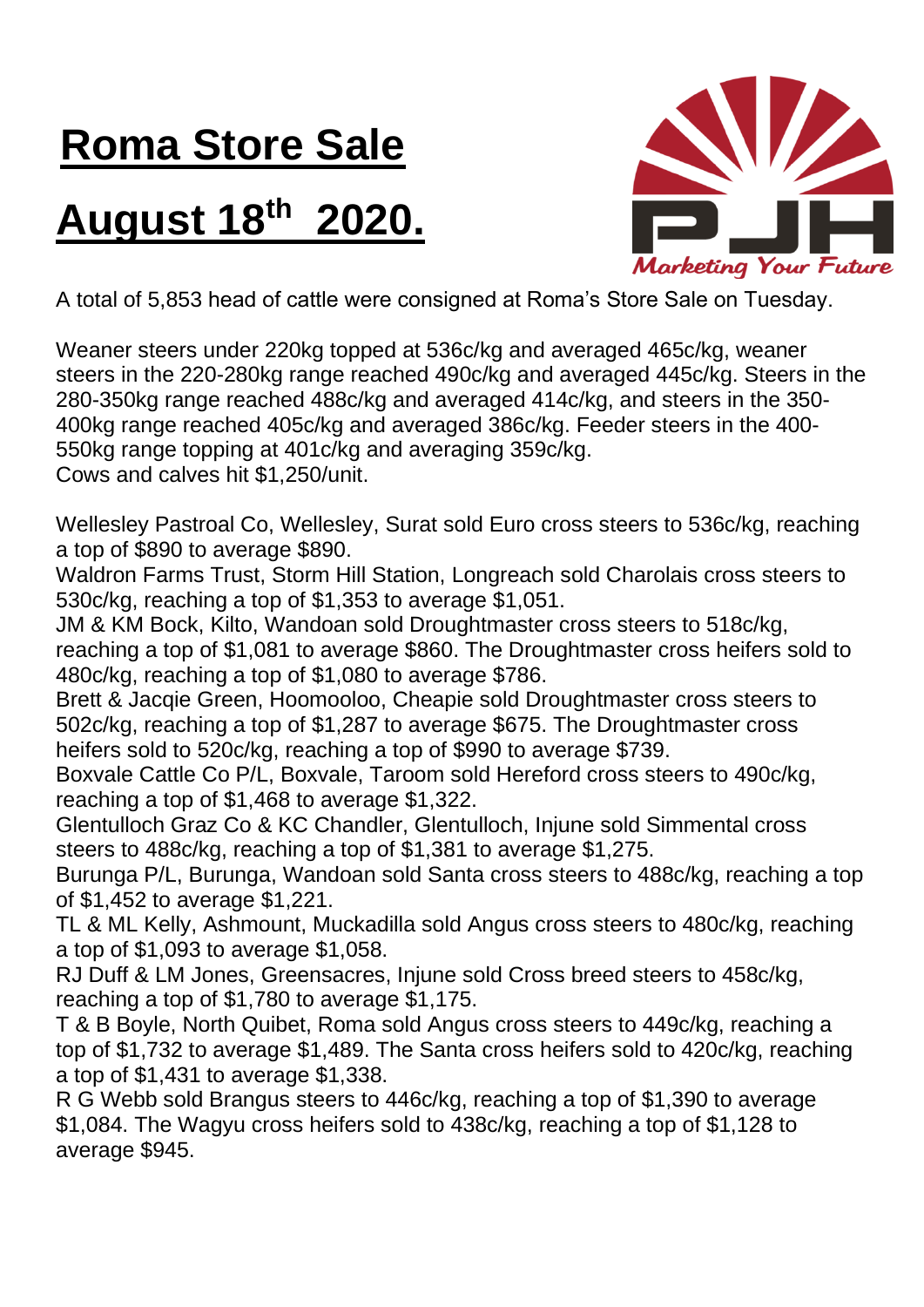Quilberry Pastoral Co, Quilberry, Charleville sold Santa cross steers to 430c/kg, reaching a top of \$1,480 to average \$1,323. The Santa cross heifers sold to 400c/kg, reaching a top of \$1,562 to average \$1,285.

Tewinga Pastoral Holdings, Slashers Creek, Boulia sold Charolais cross steers to 419c/kg, reaching a top of \$1,704 to average \$1,470.

JJ & SM Murphy, Rocky, Charleville sold Angus cross steers to 401c/kg, reaching a top of \$1,833 to average \$1,714.

DJ & KA McDonald, Wyrapa, Charleville sold Murray grey steers to 400c/kg, reaching a top of \$1,598 to average \$1,598.

JS & EM Campbell, Claravale, Mitchell sold Senepol cross steers to 392c/kg, reaching a top of \$1,665 to average \$1,481.

TE O'Brien, Tyrone, Roma sold Chaorlais cross steers to 392c/kg, reaching a top of \$1,660 to average \$1,599.

Yorkaringa Farming Trust, Yorkaringa, Wallumbilla sold Hereford steers to 386c/kg, reaching a top of \$1,617 to average \$1,617.

Heifers under 220kg topped at 520c/kg and averaged 444c/kg, while heifers in the 220-280kg range topped at 444c/kg and averaged 379c/kg. Heifers in the 280- 350kg range topped at 411c/kg, averaging 354c/kg. Heifers in the 350-450kg range topped at 388c/kg, averaging 332c/kg.

Guthrie Pastoral Co, Baroona, Injune sold Santa cross heifers to 444c/kg, reaching a top of \$1,060 to average \$1,060.

WN & MM Jones, Norolle Downs, Roma sold Angus cross heifers to 411c/kg, reaching a top of \$1,294 to average \$1,267.

Keddstock Pty Ltd, Gowrie Station, Charleville sold Charolais cross heifers to 388c/kg, reaching a top of \$1,550 to average \$1,336.

RM & MB Quinlan, Yanna, Charleville sold Charolais cross heifers to 364c/kg, reaching a top of \$1,460 to average \$1,219.

Torres Park Grazing, Cherry Hills, Injune sold Santa heifers to 350c/kg, reaching a top of \$1,478 to average \$1,478.

Cows in the 300-400kg range reached 316c/kg and averaged 247c/kg, while cows in the 400kg-500kg range reached 316c/kg and averaged 262c/kg. Cows over 500kg topped at 286c/kg, averaging 268c/kg.

Campbell Grazing Co, Stanley Downs, Hughenden sold Droughtmaster cross cows to 316c/kg, reaching a top of \$1,271 to average \$1,074.

## *Next week PJH sell 6 th position*